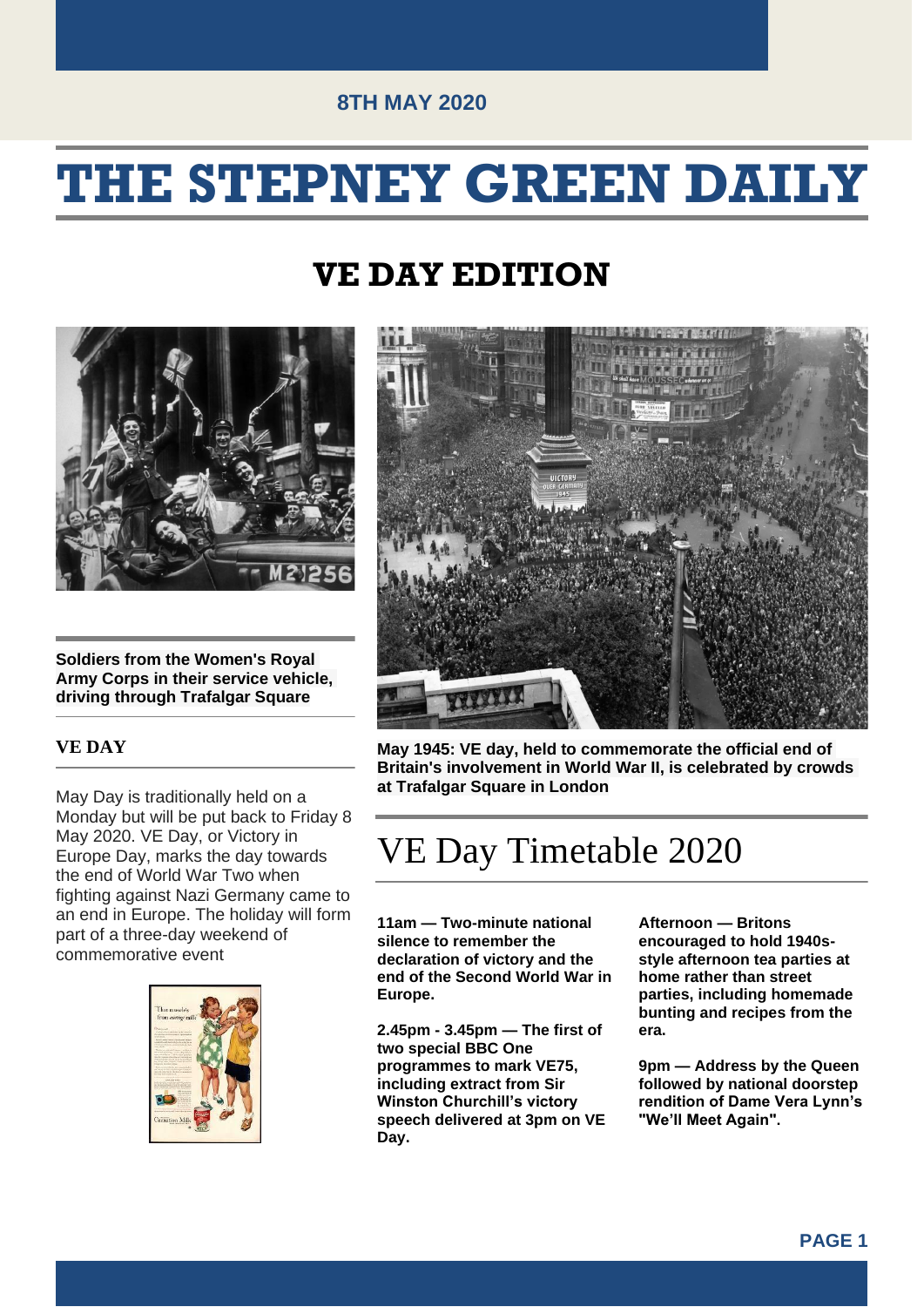





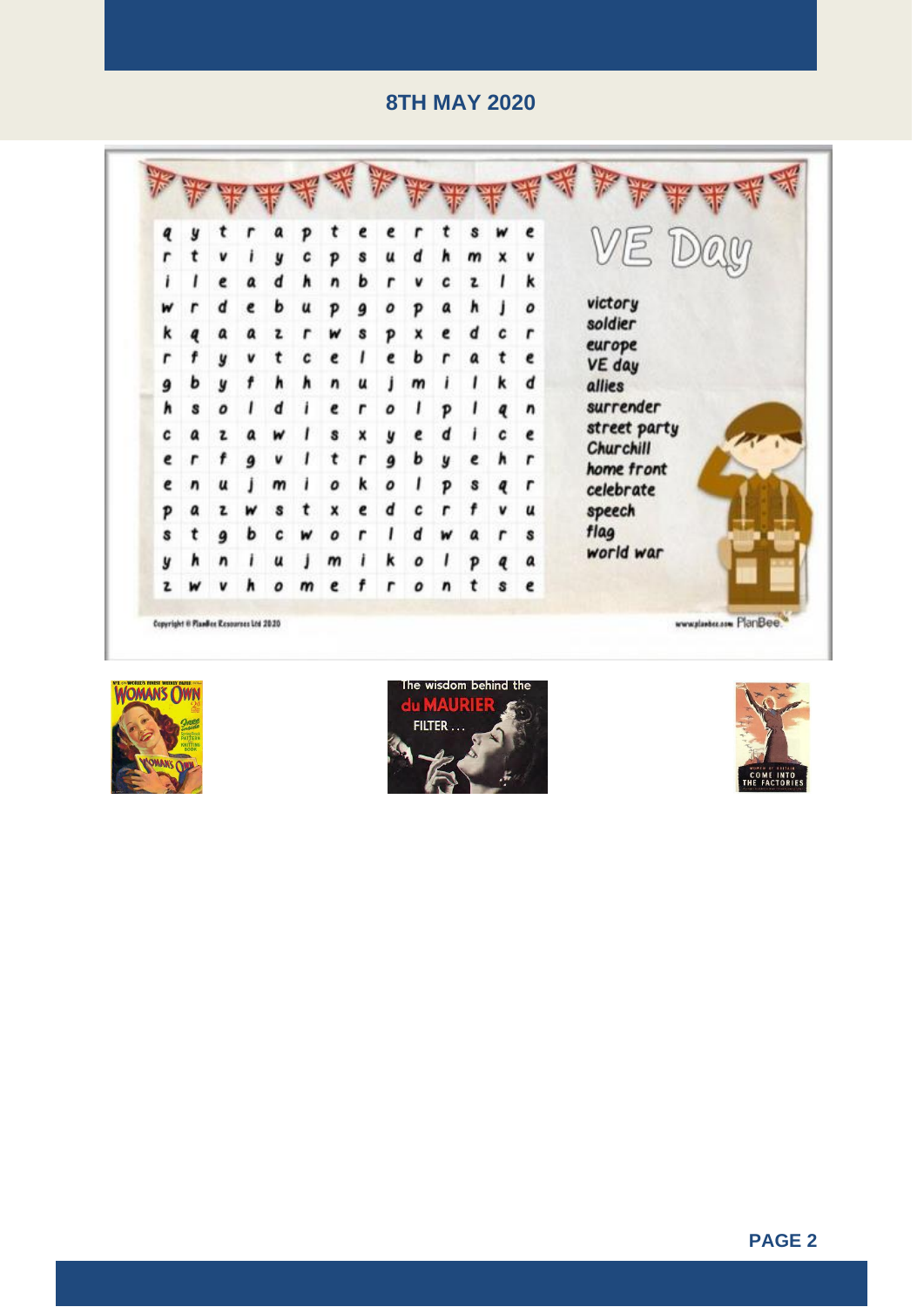## **THE STEPNEY GREEN DAILY**



8 May 1945 – VE (Victory in Europe) Day – was one that remained in the memory of all those who witnessed it. It meant an end to nearly six years of a war that had cost the lives of millions; had destroyed homes, families, and cities; and had brought huge suffering and privations to the populations of entire countries. Millions of people rejoiced in the news that Germany had surrendered, relieved that the intense strain of total war was finally over. In towns and cities across the world, people marked the victory with street parties, dancing and singing.

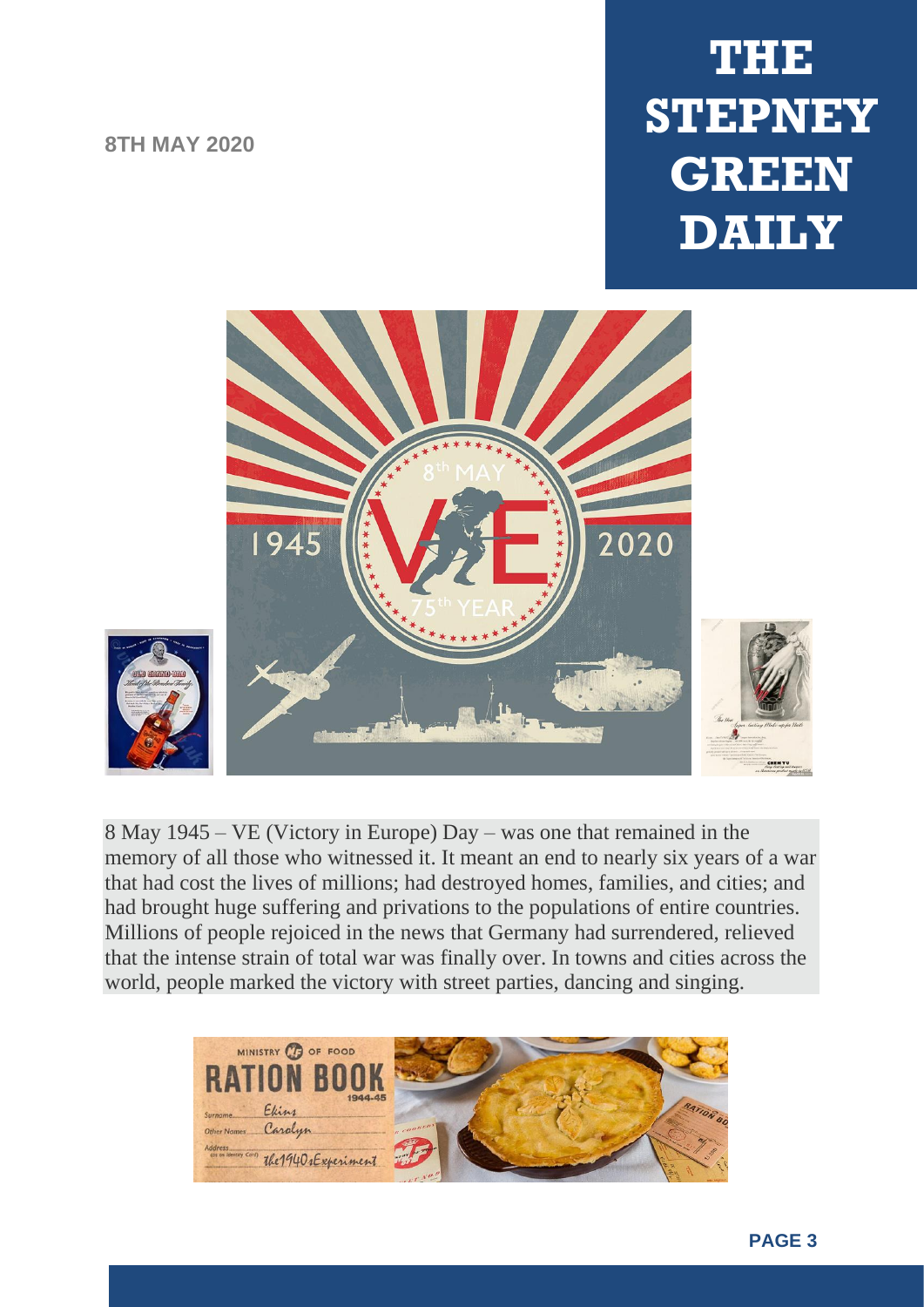# **THE STEPNEY GREEN DAILY**



#### Pickled Beetroot

- Several large beetroots, 12 medium or 20+ tiny ones
- 750 ml [vinegar](https://www.amazon.co.uk/shop/1940sexperiment) (white, malt or pickling)
- 1 cup water
- 1/2 cup sugar
- 1 teaspoon salt
- 1 dessert spoon black (or mixed) peppercorns
- 1 tablespoon of juniper berries (my own addition just because I love them)
- 1 dessertspoon of mustard seeds (optional)
- 1 bay leaf in [each](https://www.amazon.co.uk/shop/1940sexperiment) jar (optional)

#### **Method**

- 1. Gently wash beetroots and cut some of the stalks and tails off but leave an inch or so of the top and bottom on so they bleed less when cooking
- 2. Place all in a couple of large pieces of tin foil brought together at the top or individually wrap.
- 3. Cook in oven at about 180 C for an hour. Tiny ones less, large ones longer. Bake until tender.
- 4. 20 minutes before the beetroot has cooked place clean washed jars into the oven to sterilise for about 20 minutes.
- 5. You will also need to bring a large deep saucepan of water to a simmer as you will need to process the jars of beetroot after they have

been bottled (not everyone does this but for safety I do as it ensures a good vacuum and seal)

- 6. Remove from oven and when cool enough to handle place in water and removed the skin and top and tail. If cooked properly the skin will easily peel away. Rinse and place on nonporous plate or tray.
- 7. Cut into chunks for the medium or large beetroots, tiny ones can be pickled whole.
- 8. In a saucepan place the vinegar, water, sugar, salt, peppercorns and juniper berries (and mustard seeds if you like those)
- 9. Stir and bring to a simmer until all the sugar is dissolved. Remove from heat.
- 10. Remove jars from oven, fill jars with beetroot leaving ½ inch headroom, (add a bay leaf if you like) pour on hot liquid from saucepan.
- 11. Clean jar rims with vinegar then put lids onto hot jars and liquid, finger tight.
- 12. Place in hot water (covered by water) and simmer for about 20 minutes.
- 13. Remove safely with jar lifter.
- 14. Set aside and leave undisturbed so the jars create a vacuum and the lid depresses. Several hours later you can move the jar.
- 15. Leave to mature for a week before using.
- 16. Makes several small jars or 3 large ones.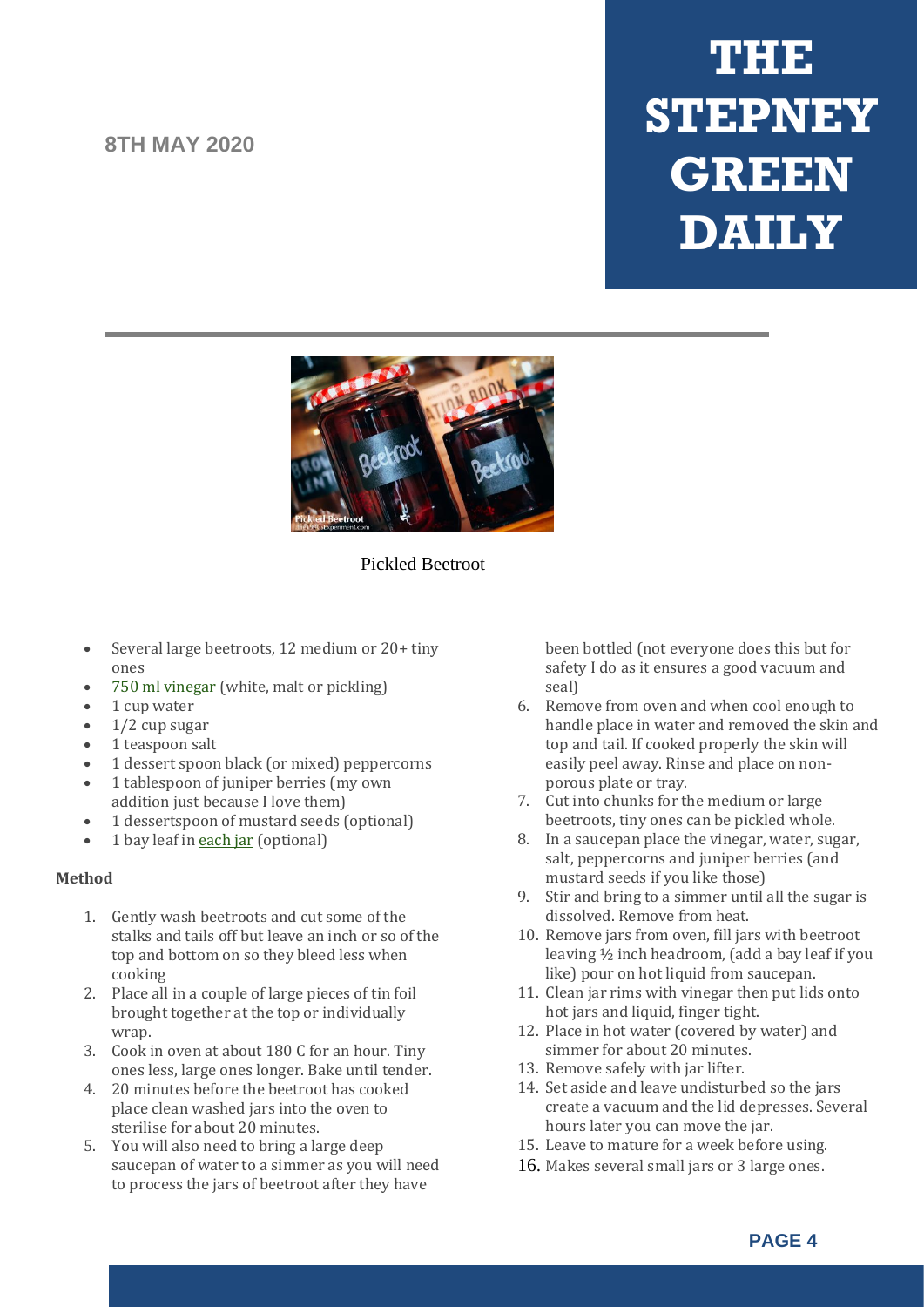# **THE STEPNEY GREEN DAILY**

## *Some Sweet Wartime Treats*



#### **Rock Buns**

- 8 oz wholemeal/wholewheat flour
- 4 teaspoons of baking powder
- 1/2 teaspoon mixed spice/all spice
- 2 oz margarine
- 2 oz sugar
- 2 oz sultanas or dried mixed fruit
- 1 egg or 1 reconstituted dried egg
- milk
- 2 teaspoons sugar for topping

#### **Method**

Sift the flour, baking powder and spice Rub in the margarine Add the sugar, dried fruit and the egg Gradually add enough milk to make a sticky mixture Put spoonful onto parchment paper on baking tray (makes 12-14) Sprinkle with the sugar Cook in a hot oven for 12-15 minutes